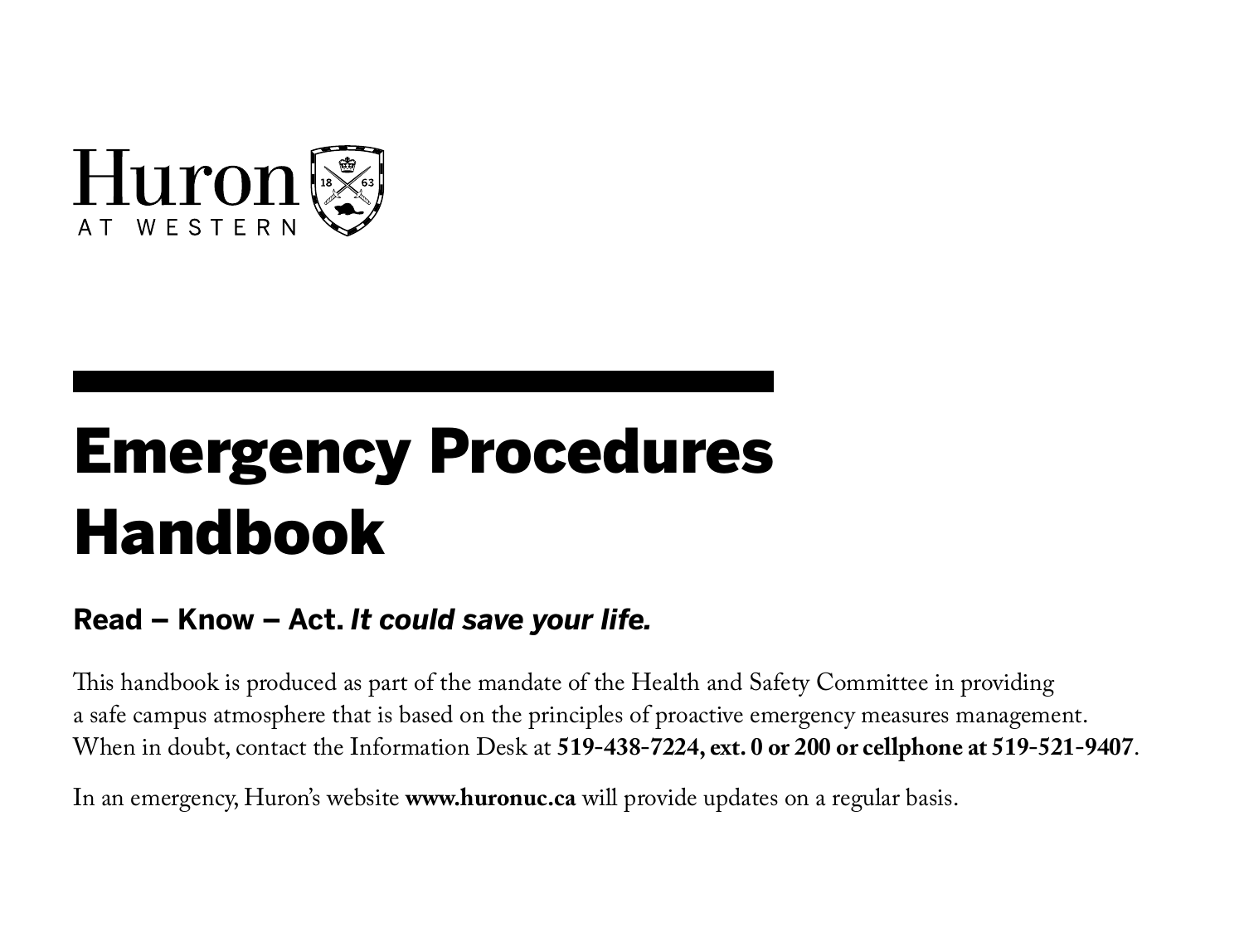### Towards a safer university

Emergencies, disasters, accidents and injuries can occur anytime and without warning.

Being prepared to handle emergencies, physically as well as psychologically, is an individual and an organizational responsibility.

Huron has established emergency procedures for you to follow so that the effects of those emergencies can be minimized. Your safety is of primary importance to Huron.

The purpose of this guide is to acquaint you with the plan for handling emergencies and disasters. Once you are familiar with this information, you will be better able to protect yourself and perhaps help someone else.

## TOWARDS A SAFER UNIVERSITY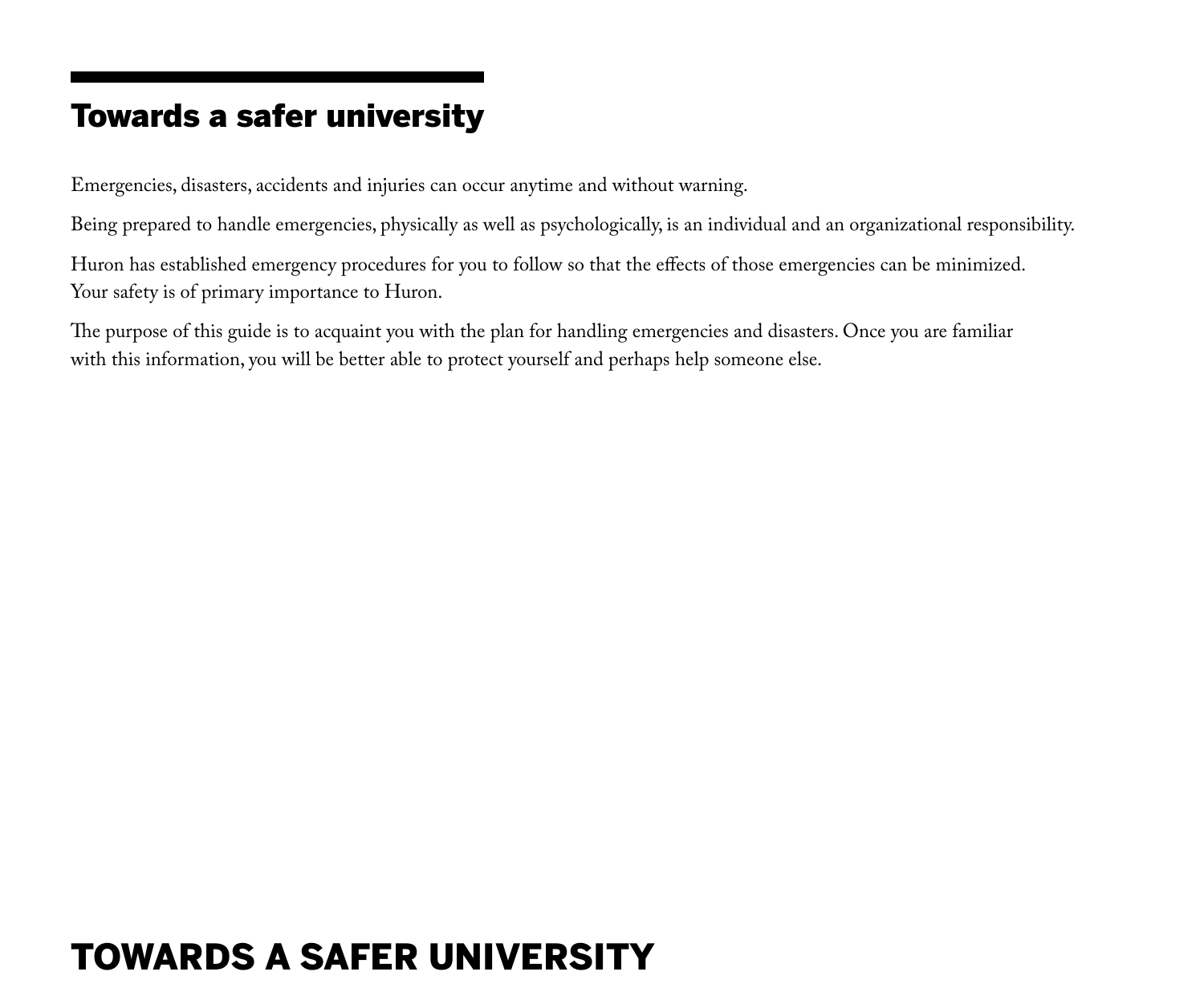### Emergency phone numbers

### **Calling Procedures Emergencies:**

- 1. Police/Fire/Ambulance: 9-911
- 2. UWO Police: 9-661-3300
- 3. HUC Information Desk (must be contacted): 9-438-7224 ext. 0 or 200 Information Desk Cell phone: 9-519-521-9407
- 4. S.E.R.T. (Student Emergency Response Team): 9-519-661-2111 ext.84824

#### **Emergency Phone Call Procedures:**

Be prepared to provide the following information:

- Nature of emergency
- Exact location (campus, building, room number)
- Your name
- The phone number at which you can be reached.

Do not hang up as additional information may be needed.

### **Internal Contacts:**

#### **Personal/Academic Emergency (during business hours)**

- 1. Principal: ext. 299 or 237
- 2. Dean: ext. 267 or 281
- 3. Registrar: ext. 203
- 4. Chaplain: ext. 294
- 5. Director of Housing & Organizational Services: ext. 202\*\*

\*\* for student/residence emergencies

#### **Physical Plant/College (during business hours)**

- 1. Principal: ext. 299 or 237
- 2. Chief Administrative Officer: ext. 245 or 215
- 3. Maintenance Supervisor: ext. 232
- 4. Director of Housing & Organizational Services: ext. 202

**The Information Desk has telephone numbers and pager information for after hours contact.**

## EMERGENCY PHONE NUMBERS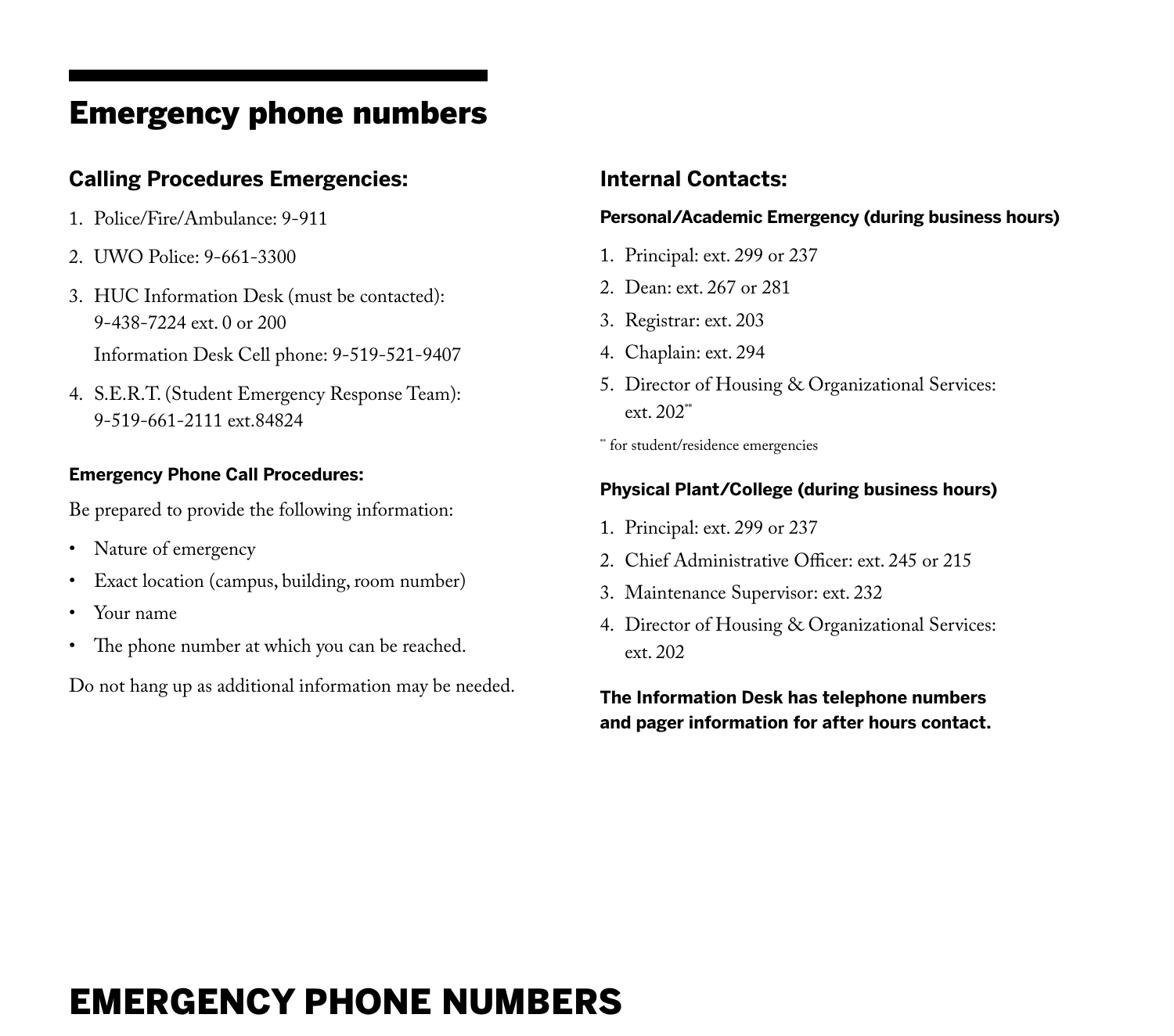## FIRST AID

If you are injured while on campus or if you are the first to arrive at an injury or medical emergency on the Huron campus send someone to the nearest phone and dial 9-911, inform police of location and request an ambulance.

- • Stay on the line and be ready to give details
- Do not leave the person unattended
- • Do not move the person except in life-threatening situations.

### **Staff members who are trained in First Aid/ CPR are located at the following extensions:**

Director of Housing & Organizational Services: 202

Maintenance Supervisor: 232

Information Desk: 0 or 200

Assistant Director, Residence Life & Student Engagement/ Head Dons: Duty phone – 519-808-8359 or 519-808-7359

Residence Dons: through the Information Desk

### **First Aid kits are available in the following locations:**

- • Registrar's Office
- Housing and Organizational Services Office
- • Library
- Information Desk
- University
	- Advancement Office
- Maintenance Office
- • Housekeeping Office
- Residence Life Staff

When the first attendant arrives, he/she is in complete charge of all first aid treatment and will call for an ambulance should the situation require one. Decisions the attendant makes are based on professional training and experience and should not be questioned during the incident. The First Aid Attendant's role is to promptly provide a level of care within the scope of the attendant's training and occupational first aid regulations, and to positively affect the outcome of work-related or College activity-related illnesses or injuries that have occurred off-campus.

If an ambulance has been summoned, once it arrives, assist them in any way possible. Ask which hospital the individual is being transported. If the person is a student get the name and inform the Director of Housing and Organizational Services and the Assistant Director, Residence Life and Student Engagement. If the person is an employee of the College, contact the Chief Administrative Officer at ext. 245 immediately so family can be notified.

Report all injuries/accidents to your Supervisor. **Be prepared! Take CPR or other first aid training.**

## **First Aid**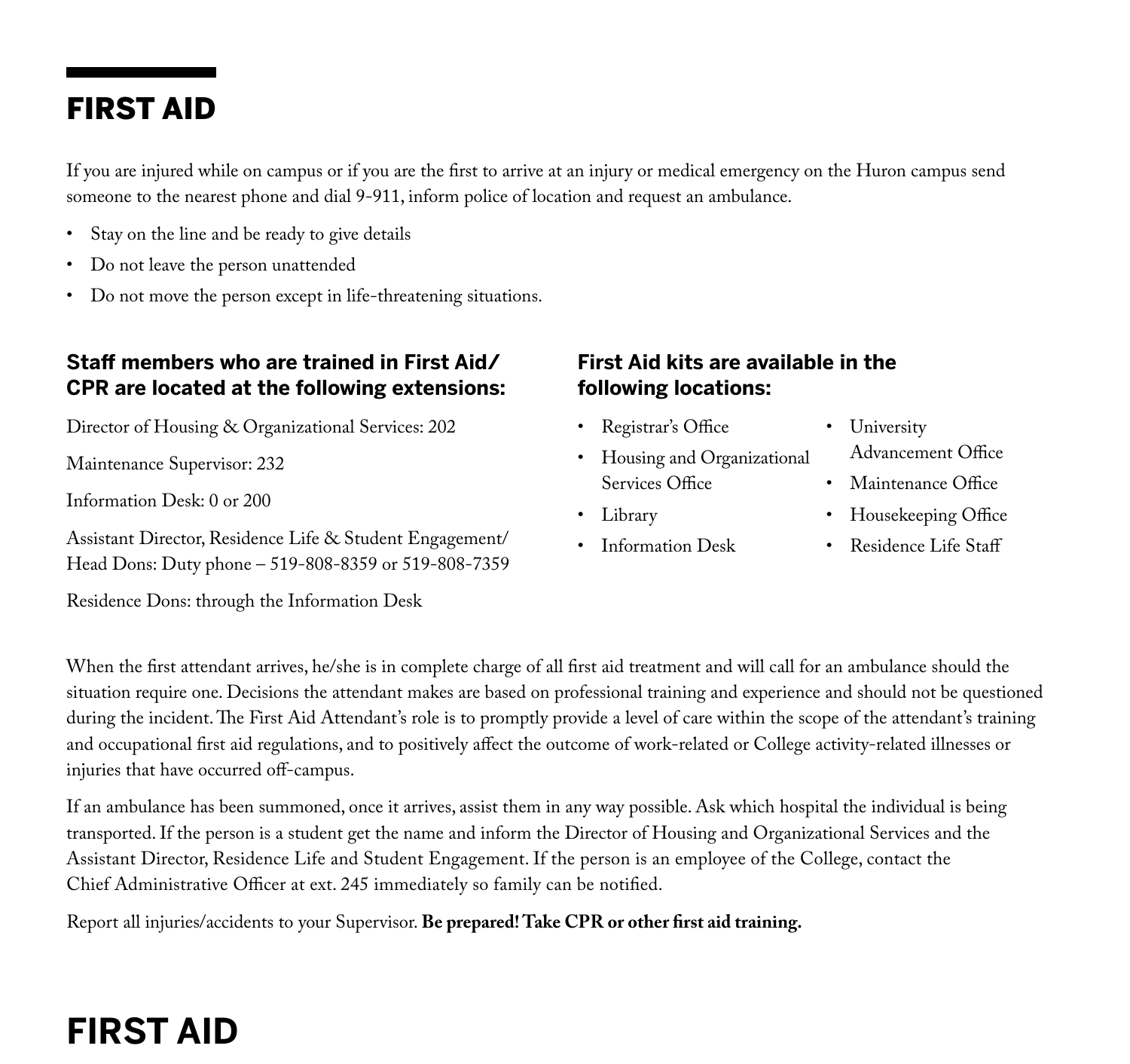## FIRE PROCEDURES

- 1. Activate fire alarm; alert others; move everyone away from the area of the fire.
- 2. Call 9-911 to report location of the fire.
- 3. Use fire extinguisher on small (wastebasket sized) fires ONLY if safe to do so.
- 4. For larger fires, **GET OUT**, close doors to confine fire.
- 5. If you are disabled, think about what you should do in case of fire, talk it over with others, including your supervisor or Residence Don and plan your escape around your abilities.
- 6. If clothing catches fire: **STOP DROP ROLL**

No one is to re-enter the building until approval is given by the on-site Fire Captain responding to the alarm. The fire alarm can only be silenced after the approval of the Fire Captain. The fire alarm can only be silenced by either a member of the Maintenance staff or Assistant Director, Residence Life and Student Engagement or Manager on Call.

**NOTE:** Information Desk Staff and Residence Life Staff have more detailed procedures that are required of them during the case of fire alarm. These staff members are directed to follow those procedures.

### **Fire Extinguisher Instructions:**

- **P** Pull safety pin from handle
- **A** Aim (nozzle, cone, horn) at base of flames
- **S** Squeeze the trigger handle
- **S** Sweep from side to side (watch for re-flash)

## **FIRE PROCEDURES**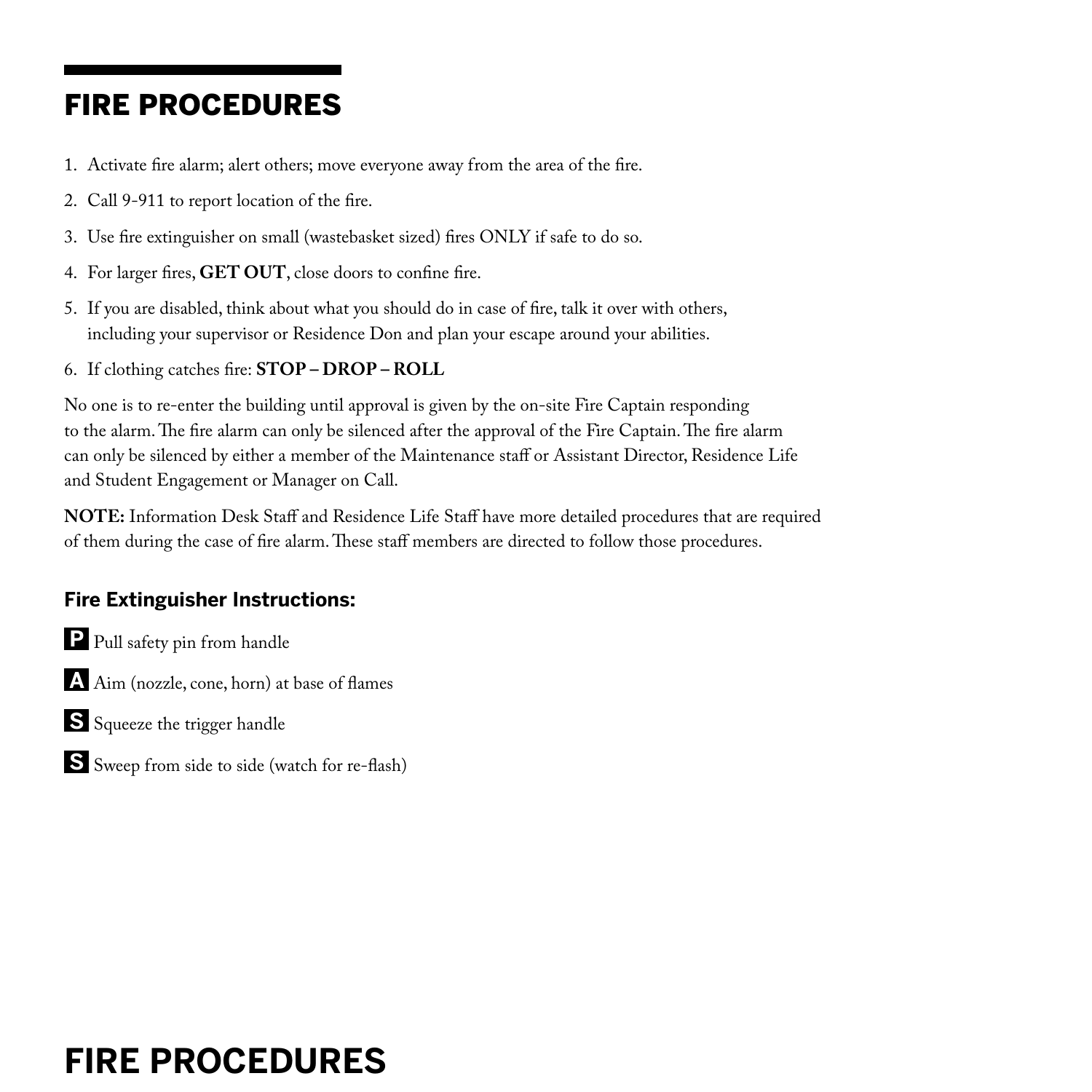### EVACUATION

When a fire alarm is activated at work, the evacuation must be treated as a real emergency and building evacuation must occur as follows:

- 1. Proceed to the nearest exit. Feel closed doors top and bottom for heat (use back of your hand). If hot, do not open. If not hot, open slowly, standing behind the door and to one side; be prepared to shut door quickly if fire is present.
- 2. Use stairway for exit. **Do not use elevators.** Stay low when moving through smoke.
- 3. Know all your exits! Determine your nearest exit IN ADVANCE. Don't limit your options.
- 4. Assist others in the evacuation of your building. Walk – do not run – keep noise to a minimum.
- 5. Do not push or crowd. Use hand rails in stair wells. Remove high heels to avoid tripping.
- 6. Assist anyone who is physically challenged.

If trapped in a room, place cloth material around/under door to prevent smoke from entering. Retreat – close as many doors as possible between you and the fire. Signal from a window for help. **Do not break glass** unless absolutely necessary as outside smoke may be drawn in. If caught in smoke, drop to hands and knees and crawl; hold breath as much as possible; breathe shallowly through nose; use clothing as a breathing filter. If caught in flames, hold breath; move quickly, cover head/hair; keep head down and eyes closed as much as possible.

**In addition:** Evacuate when told to do so or when danger is imminent, and proceed to designated exterior assembly areas.

#### **Visually impaired persons**

- • TELL the person the nature of the emergency and OFFER to guide him/her.
- • AS YOU WALK, tell the person where you are and advise of any obstacles.
- • WHEN YOU HAVE REACHED SAFETY, orient the person to where he/she is.
- • ASK if any further assistance is needed. DO NOT LEAVE THE PERSON ALONE until further assistance arrives.

#### **Hearing-impaired persons**

- REMEMBER that persons with impaired hearing may not perceive emergency alarms and an alternative warning technique is required.
- EITHER: write a note telling what the emergency is and the nearest evacuation route (e.g. "Fire – go out the rear door to the right and down, NOW!")
- OR: turn the light switch on and off to gain attention, then indicate (through gestures or in writing) what is happening and what to do.

#### **Wheelchair Users**

Contact the Information Desk (438-7224 ext. 0 or 200) for assistance. Depending on the urgency of the situation, **remove non-ambulatory persons from smoke and fumes to an exterior assembly area**. Always consult the person as to his/her preference with regard to:

- • Ways of being removed from the wheelchair.
- Number of people needed for assistance.
- Whether to extend or move extremities when lifting because of pain, catheter, leg bags, braces, spacticity, etc.
- Whether a seat cushion is needed.
- Being carried forward or backward down a flight of stairs.
- Aftercare (chair; cot; car seat; medical assistance).

## **EVACUATION**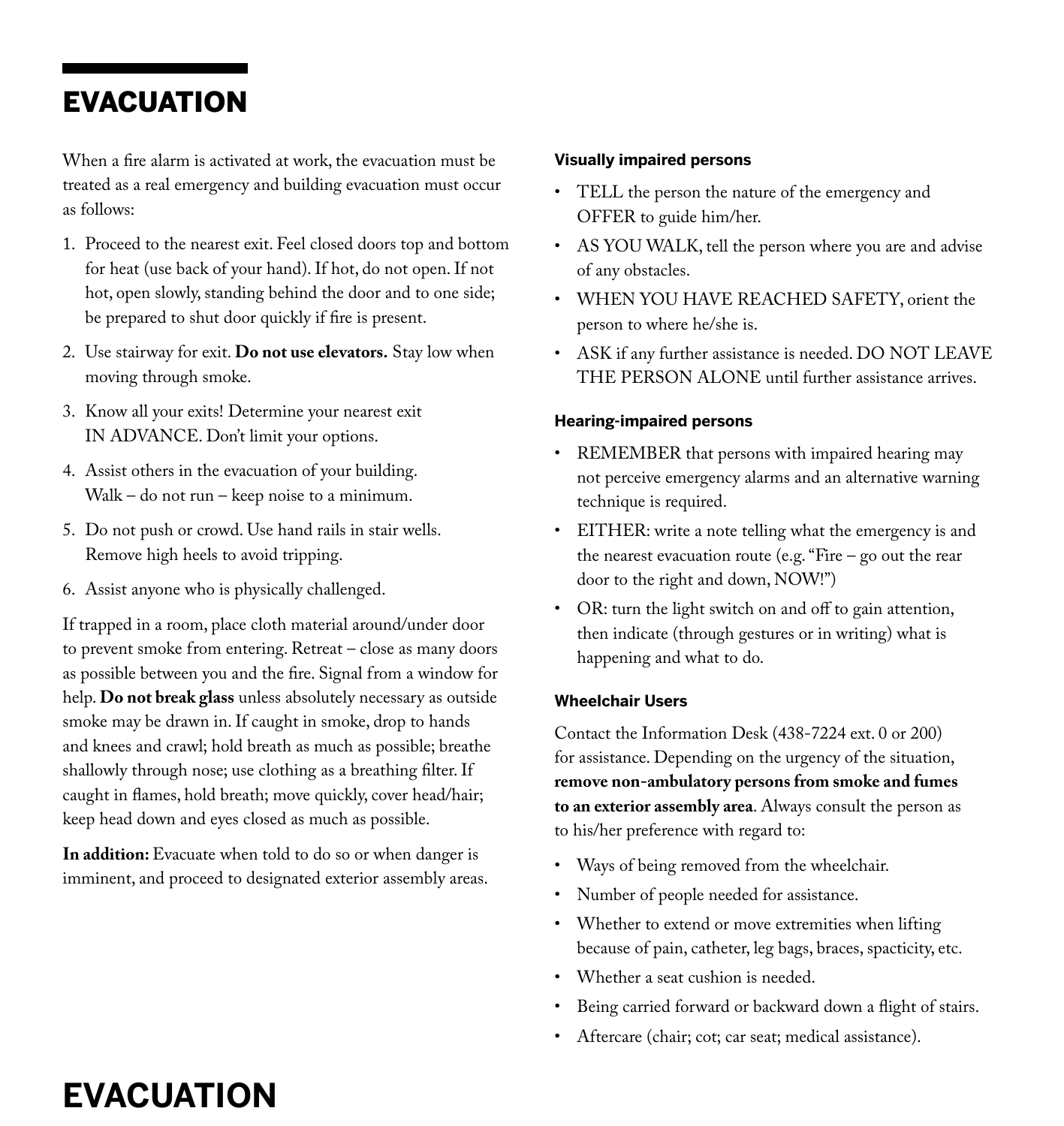## BUILDING EVACUATION ASSEMBLY AREAS

### **Evacuation Assembly Areas (Exterior)**

Administration Wing: **A**, **B** or **C** West Wing: **D**, **E** or **G** Valley Wing: **H** or **D** O'Neil/Ridley: **D**

Hellmuth Hall and Southwest Residence: **E** or **F** Brough Hall and Henderson House: I

Cronyn House and Benson House: **B** Dining Hall: **J**

### **Building Assembly Areas (Interior)**

- • Lower level V Wing
- • Lower level Administration Wing



## **BUILDING EVACUATION ASSEMBLY AREAS**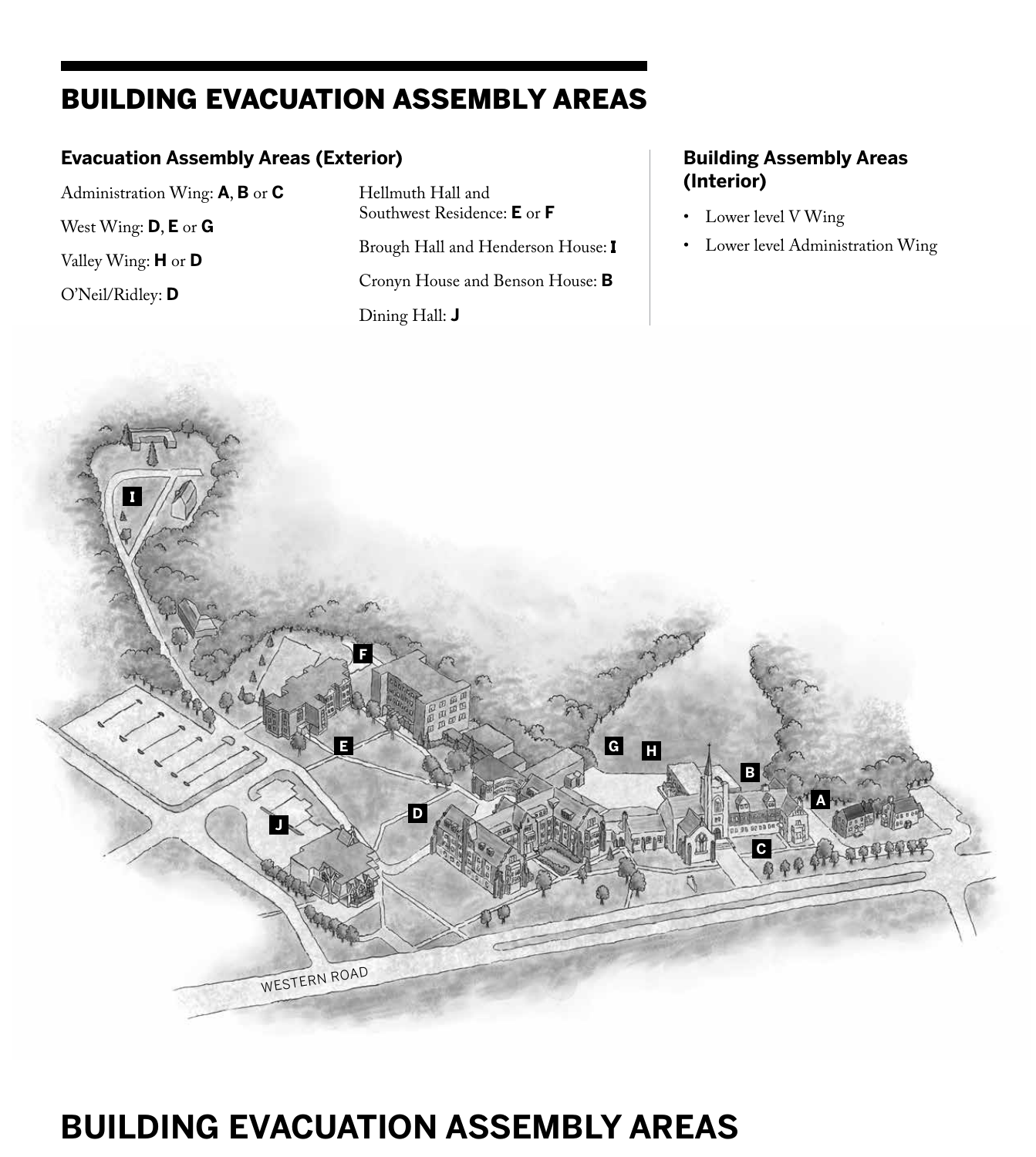## EMERGENCY SERVICE REDUCTION AND CLOSING POLICY AND PROCEDURES

To find out closure and class cancellation information – visit the Huron website.

### **Facility Closure During Working Hours:**

- an email will go out to faculty and staff
- • closure will be posted on the Huron homepage: huronuc.ca
- • closure info will be posted on the Visix screens
- • closure will be tweeted and put on Facebook page
- • consult Western's homepage or weather page at **uwo.ca/weather.html**

**In the event of a sudden evening weather closure, if classes are in session, Information Desk staff will visit the library and each classroom to notify class.**

### **Facility Closure Outside of Working Hours:**

- • closure will be posted on the Huron homepage: **huronuc.ca** usually by 7am
- closure will be tweeted
- • consult Western's homepage or weather page at: **uwo.ca/weather.html**

In general, if Western University is closed, Huron will be closed.

#### **Severe Weather Siren:**

What to do when you hear Western's Emergency Weather Siren:

If you hear the Campus Siren – **Seek Shelter Immediately!**

#### What does the siren sound like: **uwo.ca/img/weather/Western%20weather%20siren.mp3**

If you are in the open:

- Attempt to reach a protective area, such as a sturdy building with a basement.
- If there is not time to escape to a suitable protective area, lie flat and facedown on low ground, protecting the back of your head with your arms.
- Get as far away from trees and cars as you can; they may be blown onto you in a tornado. Avoid areas subject to rapid water accumulation or flooding in heavy rains.

#### **If you are in a class/library/office:**

- Proceed to a lower level hallway or basement of the building.
- Stay away from windows, doors and exterior walls.
- Flying glass and debris is extremely dangerous. Put as many walls between you and the outside as possible.

#### **Campus Protective Areas:**

Protective areas from a tornado may be sought in buildings of substantial masonry construction; Huron's facilities have spaces that may be used as protective areas. These protective areas can usually be found in interior spaces or hallways away from exterior walls and windows: V-1 level, V-2 level, V214.

The lowest level of the building should be used, avoiding spaces with windows; close any doors between your refuge area and adjacent windowed areas to limit flying debris.

Buildings of frame construction and those with broad, flat roofs or large open interior spaces (such as auditoriums, cafeterias, or gymnasiums) should not be used or considered as protective areas. Once the siren sounds, if it is too late to proceed to a remote protective area, seek protection in adjacent service space where you are (such as corridors, underground tunnels, or showers) which are reasonably safe.

#### **After the tornado:**

- Carefully render aid to anyone who is injured.
- Stay away from power lines and puddles with wires in them; they may still be carrying electricity!
- • Watch your step to avoid broken glass, nails, and other sharp objects.
- Stay out of any heavily damaged houses or buildings; they could collapse at any time. Do not use matches or lighters, in case of leaking natural gas pipes or fuel tanks nearby.
- Remain calm and alert, and listen for information and instructions from local radio, emergency crews, and local officials. Western's siren will announce all clear when the storm has passed.

#### **It is important to act immediately:**

Ontario averages 13 tornadoes per season. Remember severe thunderstorms can produce tornadoes.

To receive notification of Environment Canada weather watches and warnings go to:

- For Apple:
- **itunes.apple.com/ca/app/weather-office-free/id381972414?mt=8** For Android:

#### **play.google.com/store/apps/details?id=ca.fwe.caweather&hl=en**

Campus Community Police Services monitor weather conditions through alerts directly from Environment Canada and will activate the siren when a tornado warning is issued for the immediate area.

Also, check Western's weather page whenever you are unsure as to weather conditions on campus and any related impact on operations.

Environment Canada Radar Map: **weatheroffice.gc.ca/radar/index\_e.html?id=WSO**

## **EMERGENCY SERVICE REDUCTION AND CLOSING POLICY AND PROCEDURES**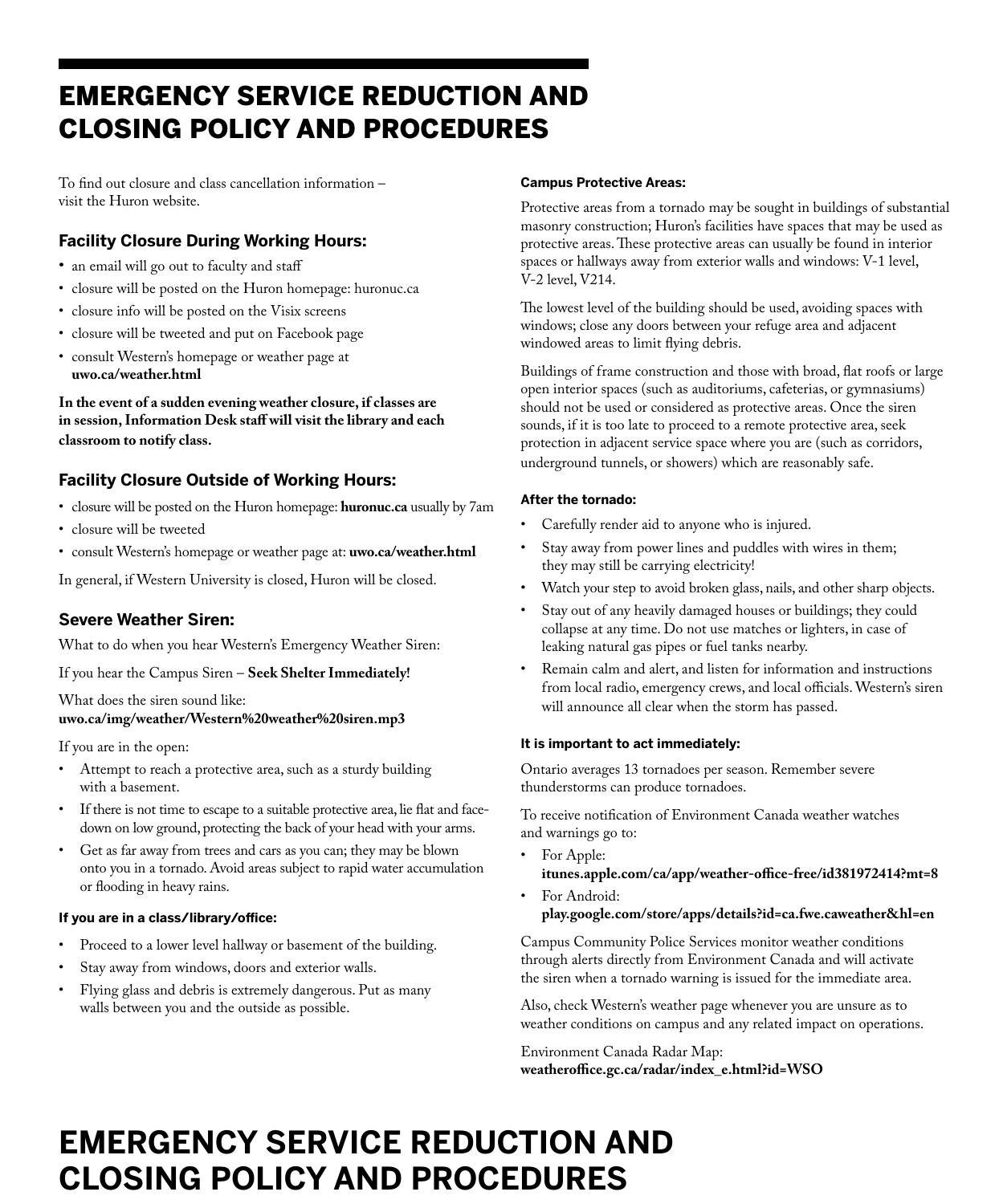## WEAPONS ON CAMPUS

A weapon is defined as anything used, designed to be used or intended for use in causing death or injury to any person or for the purpose of threatening or intimidating any person, or a device designed to look like a weapon. (CCC S.2 and 84) Examples of weapons include, but are not limited to, firearms, explosives (including fireworks), air guns, pellet guns, BB guns, paint guns, crossbows, long bows, swords, martial arts weapons, prohibited blades, combat knives, brass knuckles, replica or imitation firearms including toys and any other prohibited device as defined by the Criminal Code of Canada.

### **What should I do if I notice someone carrying a weapon?**

- 1. Call 9-911
- 2. State that you are calling from Huron University College
- 3. Indicate that you suspect that an individual on campus is carrying a weapon
- 4. Give a description of the individual and their location
- 5. Contact the Information Desk at ext. 200 or 519-521-9407 with the same information and tell them you have contacted police.

Police will dispatch officers to the scene. The Information Desk will contact the Principal's Office. If the Principal is not available they will contact the Chief Administrative Officer. It will be the Principal or Chief Administrative Officer's decision on what further action is deemed necessary and who should be informed.

## **WEAPONS ON CAMPUS**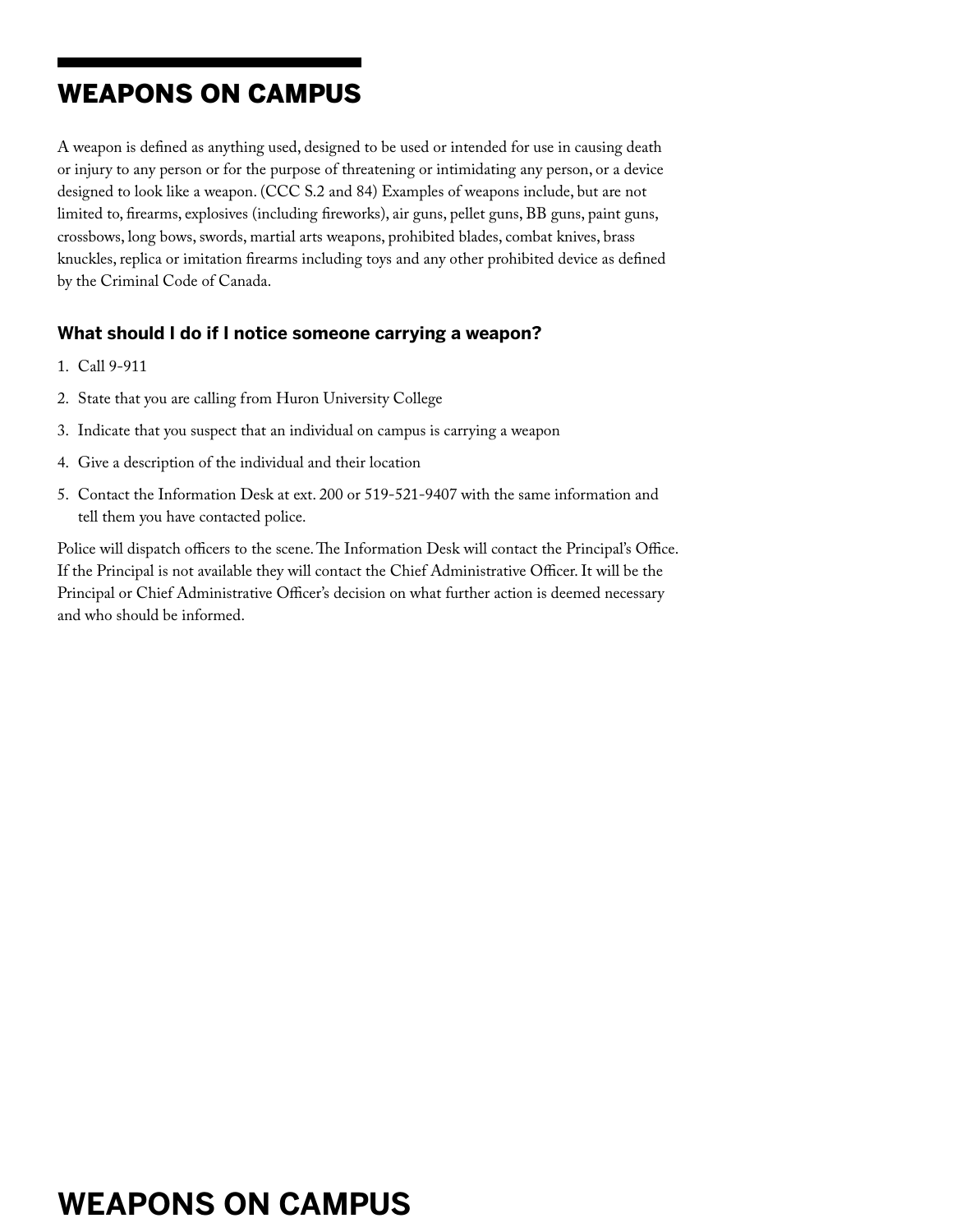### BOMB THREATS

Bomb threats are usually received by telephone but sometimes by note or letter.

If you receive a threat, regardless of how it is received, immediately contact the Information Desk/ Security at ext. 200 or 519-521-9407. They will contact the Principal's Office. If the Principal is not available they will contact the Chief Administrative Officer. It will be the Principal or Chief Administrative Officer's decision on what further action is deemed necessary and who should be informed.

### **Follow these steps:**

- 1. Ask a lot of questions. Take notes on everything said and heard. Permit the caller to say as much as possible without interruption.
- 2. If possible, get a co-worker to report the threat to the Principal's Office/Chief Administrator's Office, while you continue talking to the caller.
- 3. All bomb threats are assumed to be real. After the call has been placed to the Principal's/Chief Administrator's Office, you will be advised if evacuation is necessary. Follow instructions as per the section on evacuation.
- 4. If an explosion occurs at any time, it should be reported to the Information Desk/ Security at ext. 200 or 519-521-9407. Call 9-911.

When there has been a threat, if you see a package or foreign object in an unusual place -**DON'T TOUCH IT!** Survey your immediate work area and immediately call the Information Desk/Security to report the device. On their instructions, call 9-911. When police and/or bomb disposal experts arrive, they will take responsibility for checking out the package and taking appropriate actions.

## **BOMB THREATS**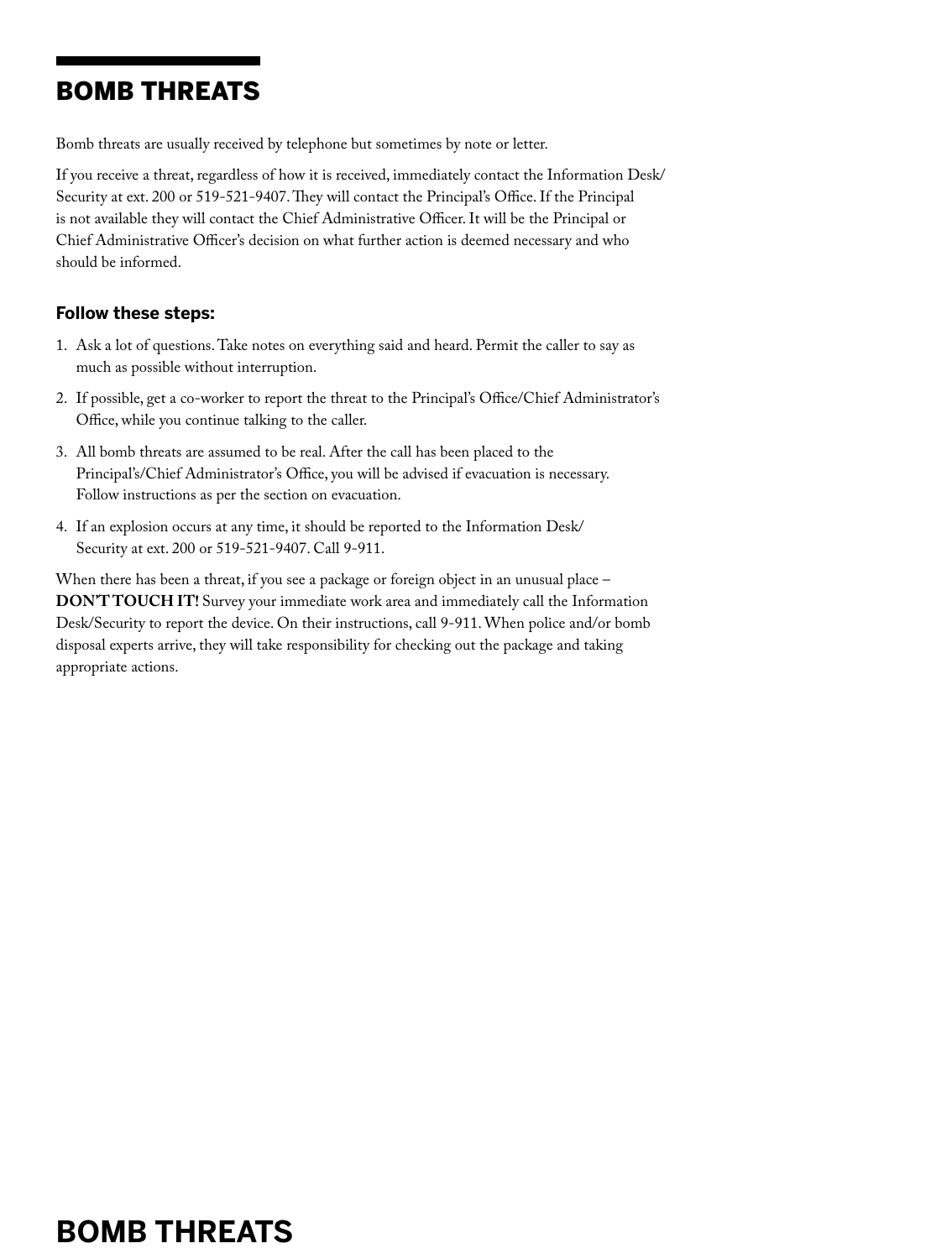## POWER OUTAGE

- • Remain calm and in place.If you are in an office without windows, leave your office, lock your office door and move to an area with windows (ie. Sage Room, Great Hall, alcove next to the Information Desk.
- • Emergency lighting is in all buildings to assist evacuation and comes on automatically.
- Ensure computer is turned off.
- The Maintenance Department will advise the appropriate authority of pertinent information.
- You will be advised through the Communications Office if the power outage will be of sufficient length that for safety or other reasons, Huron or portions thereof shall be temporarily closed.
- The College fax line (438-3938) becomes the direct phone line into the college during a power outage. The Information Desk cell phone (519-521-9407) will also be activated.

#### **Other fax lines that will become direct phone lines are:**

Registrar's Office: 519-438-3800 Mailroom: 519-438-1079 Principal's Office: 519-438-9981 Accounting Office: 519-438-4309 University Advancement: 519-438-5226

## **POWER OUTAGE**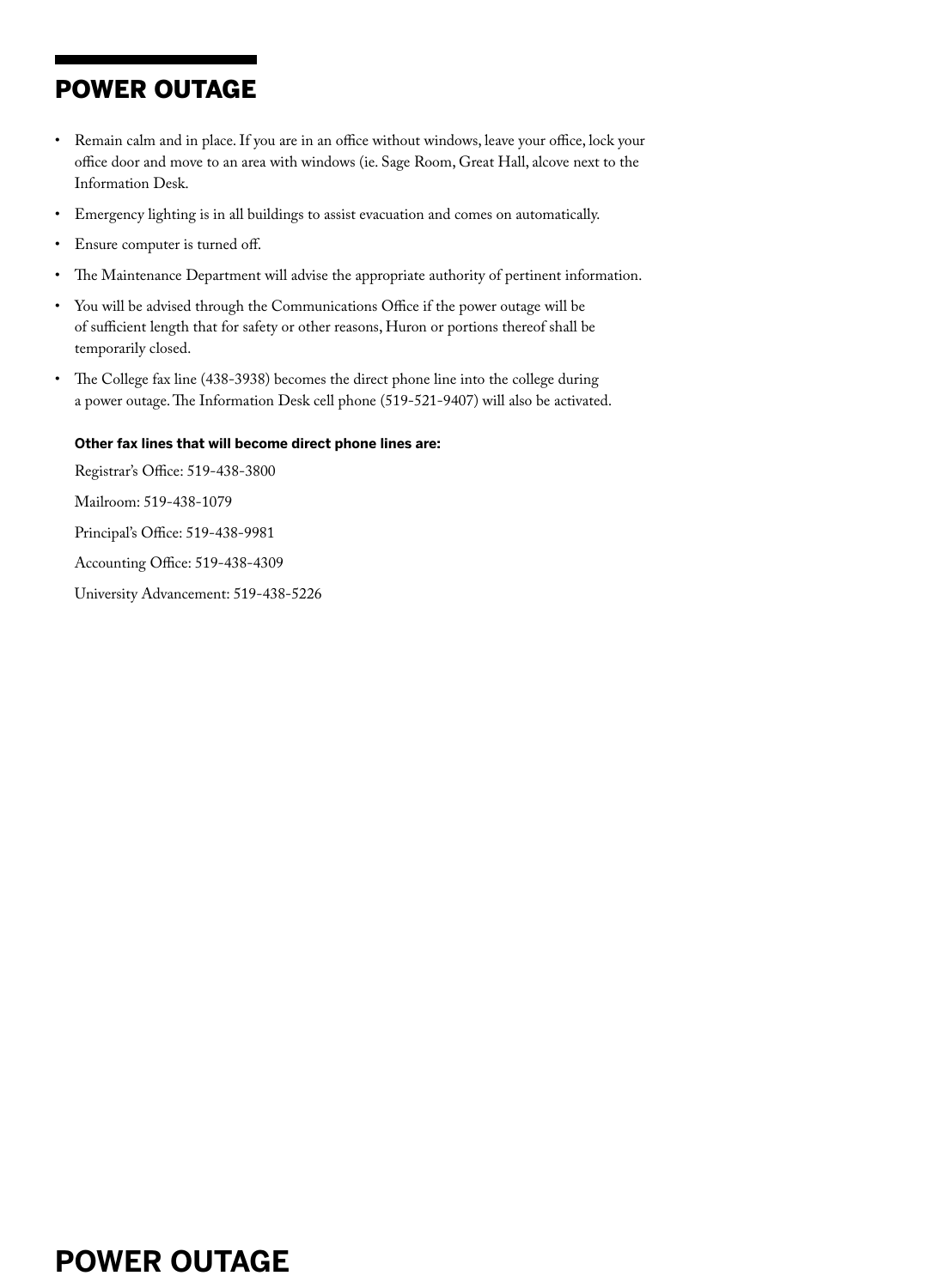## CHEMICAL SPILLS – GAS LEAKS

### **For minor spills:**

- 1. Secure and leave the area.
- 2. Call the Maintenance Department at ext. 232 (after hours contact the Information Desk and the staff member on duty will page Maintenance) to relay the spill information.
- 3. Wear appropriate personal protective equipment.
- 4. **If trained**, contain the spill with suitable clean up materials. Wear appropriate personal protective equipment.
- 5. Spills materials should be transferred to a suitable container and labeled as hazardous waste for pickup.

### **In an explosion hazard, fire hazard, and/or extreme ventilation hazard exits:**

- 1. Pull the fire alarm and evacuate all personnel. Turn off ignition sources and equipment.
- 2. Call 911 and the Maintenance Department to relay emergency situation information.
- 3. Do not attempt to remove injured persons if doing so risks your health and/or safety or risks further injury to the injured.
- 4. Ensure Maintenance or Emergency personnel are on the scene.
- 5. Attempt clean up ONLY if you are trained and only if one other trained person is present.
- 6. Use proper spill control materials and personal protective equipment.

All chemical spills must be reported to the Maintenance Department at ext. 232 (after hours contact the Information Desk at ext. 0 or 200; cell 519-521-9407 and the staff member on duty will page Maintenance). Accidental discharges of hazardous materials into drains, other water courses or air must be reported immediately to the Maintenance Department.

## **CHEMICAL SPILLS – GAS LEAKS**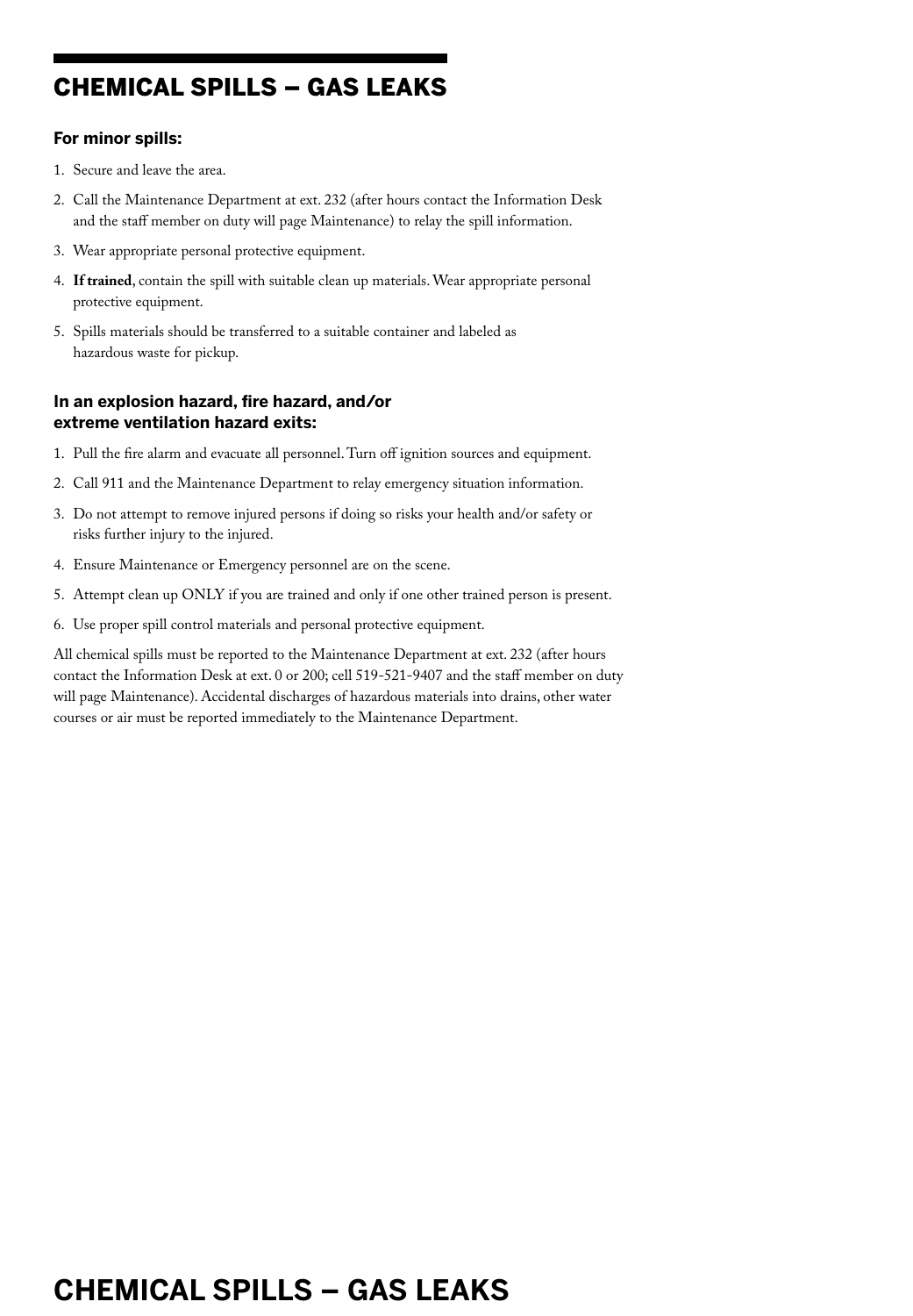## PERSONAL SAFETY TIPS

### **Vehicle Safety**

- Consider your surroundings. Well lit, busy places are the best places to park. If you have to park in a poorly lit area, or have to walk some distance to and from your vehicle, have someone walk with you.
- • Remember to keep your doors locked, your windows rolled up, and do not leave valuables on display.
- Arrange for an escort from the Information Desk (ext. 0 or 200) or Foot Patrol at 519-661-3650.
- As you approach your vehicle, have your keys ready. Before getting in, check the back seat.
- If someone tries to get in your vehicle, drive off immediately. If this is not possible, use your horn to draw attention to what is happening.
- Don't mark your key chain with your name, address, and/or license number.
- Report to UWO Police (519-661-3300) if you spot any suspicious persons lurking around the parking lot or use the Blue Emergency Phone (if one is available). Huron has two Blue Emergency Phones: one in the South parking lot and one on Burnlea Walk between Young House and Brough House.

### **Bicycle Safety**

- Try to park your bike in a well-lit area at a bike rack.
- Make sure your bike is securely locked before leaving it for the day. If you have a quick release seat, take it with you to class or work.

### **Campus Road Safety**

- Stay in well lit areas. Walk with someone else whenever possible.
- • Walk midpoint between curbs and buildings. Stay near people and avoid taking shortcuts alone through vacant lots, bushy areas, alleys and deserted places.
- • Carry only necessary money and cards.
- Do not stop to provide strangers with directions or information, especially at night.

### **Obscene and Abusive Phone Calls**

- • Do not talk to the caller hang up the phone normally, don't slam it down.
- If you receive the call on campus, immediately report it to the UWO Police at 519-661-3300.
- If the call is threatening or if you have concerns for your personal safety, call 9-911.
- If you are a student, ensure that the Residence Life Staff and the Director of Housing and Organizational Services is aware of the situation.

### **Western Foot Patrol**

Western Foot Patrol is a program designed to ensure the protection of the person. Contact 519- 661-3650 and you will be accompanied on campus or to your car.

### **Crime in Progress**

Do not attempt to apprehend or interfere with the suspect if your personal safety may be in jeopardy. Get a good description of the suspect. Note the height, weight, gender, approximate age, clothing, and other distinguishing characteristics, as well as the direction and mode of travel. Note the license plate number and the make and colour of any vehicle which may be involved.

If the circumstances allow, call 9-911. Give your name, location, phone number and nature of the situation. If safe to do so, remain there until the police arrive.

## **PERSONAL SAFETY TIPS**